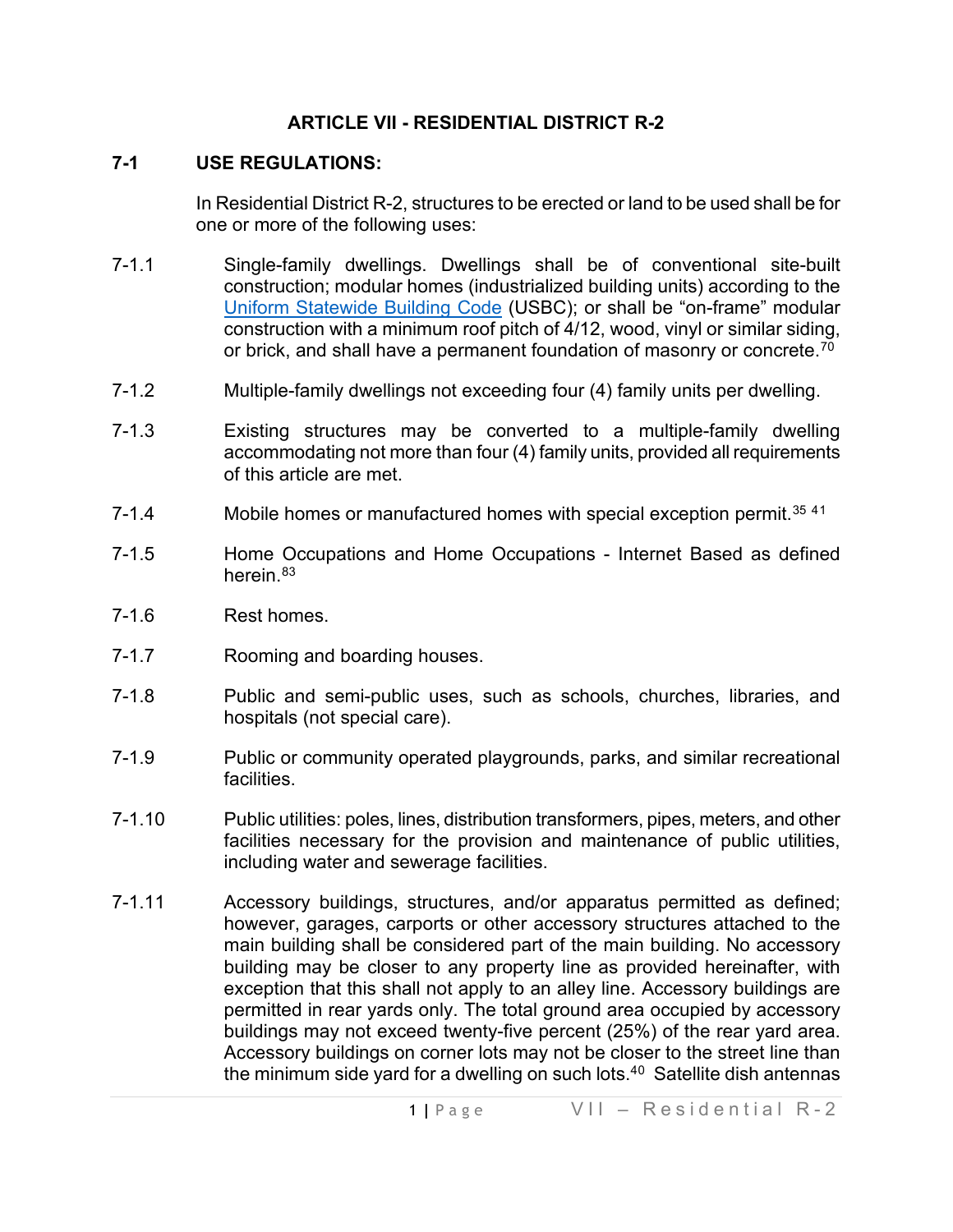larger than three (3) feet in diameter shall be considered accessory structures and shall be setback at least five  $(5)$  feet from the property line.<sup>[49](#page-6-5)</sup>

- A. Semi-trailers which are licensed shall be permitted as defined in the Definitions section of this ordinance.<sup>[57](#page-6-6)</sup>
- B. Shipping containers shall be permitted as defined in the Definitions section of this ordinance.<sup>[57](#page-6-7)</sup> In Residential Districts, shipping containers shall be treated as accessory structures and shall have a permanent foundation constructed of masonry, treated wood, steel piers, or continuous masonry. Shipping containers are subject to all limitations of accessory structures within the R-2 Zone. Units supported on piers shall be anchored by mobile home anchors or similar devices. Shipping containers that are visible from the public right-of-way shall be screened from view with a screen fence, (See Section 16-20.6 Chart 2) or a vegetative screen as described in the standards for Buffer Yard Regulations (See Section 16-16).<sup>[105](#page-6-8)</sup>
- 7-1.12 Deleted 4-9-84.1[5](#page-6-9)
- 7-1.13 Deleted 4-27-87.2[4](#page-6-10)
- 7-1.14 Signs permitted under Chapter 21 of this Ordinance regulating outdoor advertising.2[4](#page-6-11)
- 7-1.15 Off-street parking as required by this Ordinance.
- 7-1.16 Homestay.<sup>[98](#page-6-12)</sup>
- 7-1.17 Temporary Family Health Care Structure.<sup>[100](#page-6-13)</sup>
- 7-1.18 Property Owner Scale Solar Collection Systems as defined in Article XXIV<sup>[107](#page-6-14)</sup>

#### **7-2 AREA REGULATIONS:**

- 7-2.1 For residential lots containing or intended to contain a single-family dwelling served by public water and sewage disposal, the minimum lot area shall be ten thousand (10,000) square feet.
- 7-2.2 For residential lots containing or intended to contain a single-family dwelling served by public water systems but having individual sewage disposal, the minimum lot area shall be fifteen thousand (15,000) square feet.
- 7-2.3 For residential lots containing or intended to contain a single-family dwelling served by individual water and sewage disposal systems, the minimum lot area shall be fifteen thousand (15,000) square feet.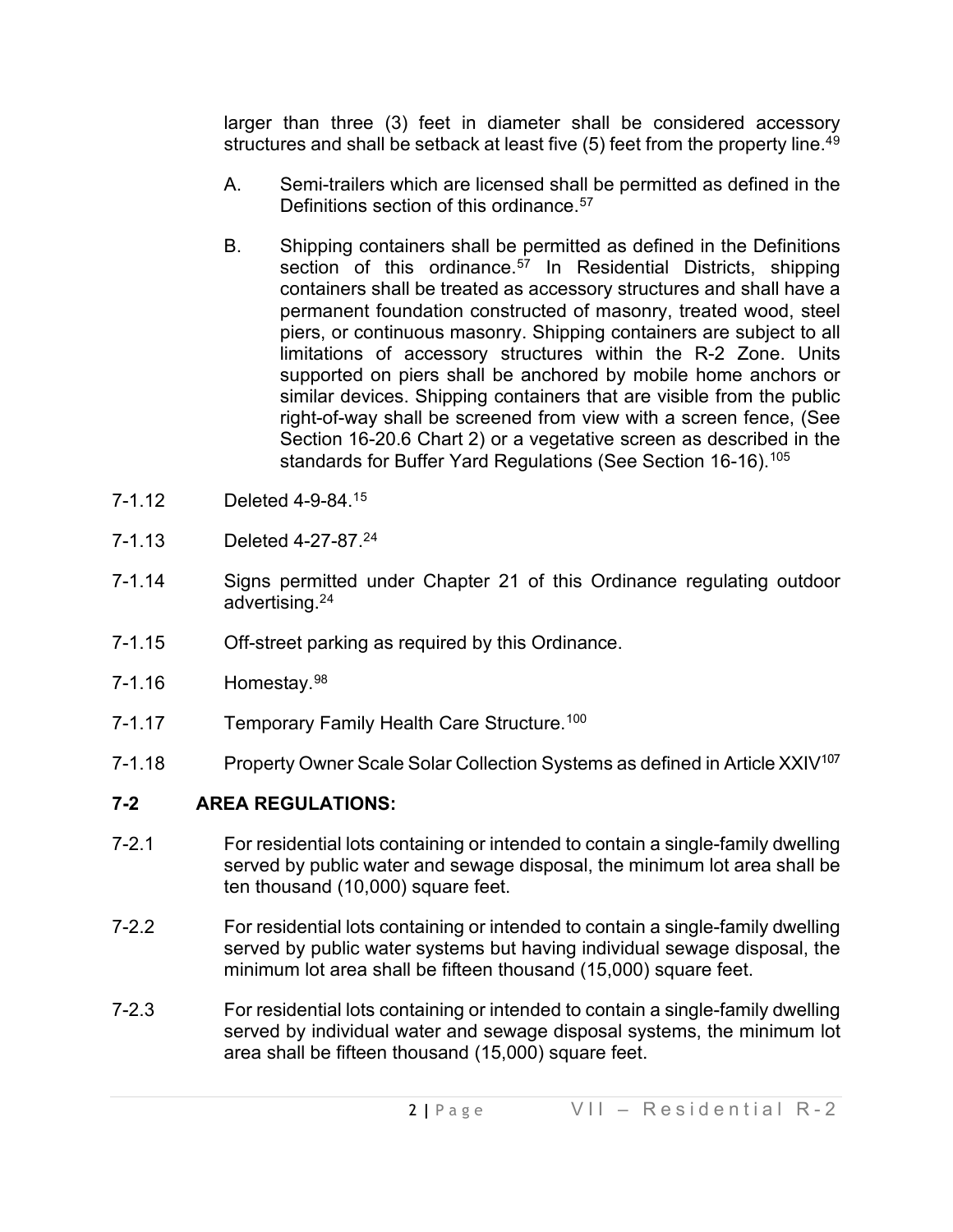- 7-2.4 For residential lots containing or intended to contain a multiple-family dwelling served by public water and sewage disposal systems, the minimum lot area shall be twelve thousand (12,000) square feet for two-family dwelling, fourteen thousand (14,000) square feet for three-family dwelling and sixteen thousand ([1](#page-6-15)6,000) square feet for four-family dwelling.<sup>1</sup>
- 7-2.5 For residential lots containing or intended to contain a multiple-family dwelling served by public water and individual sewage disposal systems, the minimum lot area shall be subject to approval of the Health Department but in no case less than sixteen thousand (16,000) square feet.
- 7-2.6 For a lot on which there is an existing dwelling, the dwelling may be converted to a multiple-family dwelling accommodating not more than four (4) family units provided such dwelling shall not have less than the land required under Sections 7-2.4, 7-2.5, and 7-2.7 respectively.1[5](#page-6-16)
- 7-2.7 For residential lots containing or intended to contain a multiple-family dwelling served by individual water and sewage disposal systems, the minimum lot area shall be subject to approval of the Health Department, but shall in no case be less than sixteen thousand (16,000) square feet.
- 7-2.8 For permitted uses utilizing individual sewage disposal systems, the required area for any such use shall be approved by the health official. The administrator may require a greater area if considered necessary by the health official. In all such cases, written approval shall be obtained from the Health Department.
- 7-2.9 For a lot on which there is an existing structure, which is to be converted to a multiple-family dwelling as provided herein, the minimum lot area for the conversion of such structure shall comply with the lot area requirements of this district.1[5](#page-6-17)
- 7-2.10 Where a public water system is not available, the private water system shall be approved by the health official.

#### **7-3 SETBACK REGULATIONS:**

In the R-2 Residential District, no building shall be erected, reconstructed, or altered nearer to the street line on which it faces than the average setback observed by the buildings on the same side of the street and fronting thereon, but in no case less than twenty (20) feet. The setback measurements within the same block shall be determined from the street line to the front wall of the building, provided there is no front porch, or if the front porch does not extend beyond the front wall. If the front porch extends

beyond the front wall, or if there are future plans for a front porch, the depth of such porch must be added to the setback measurements.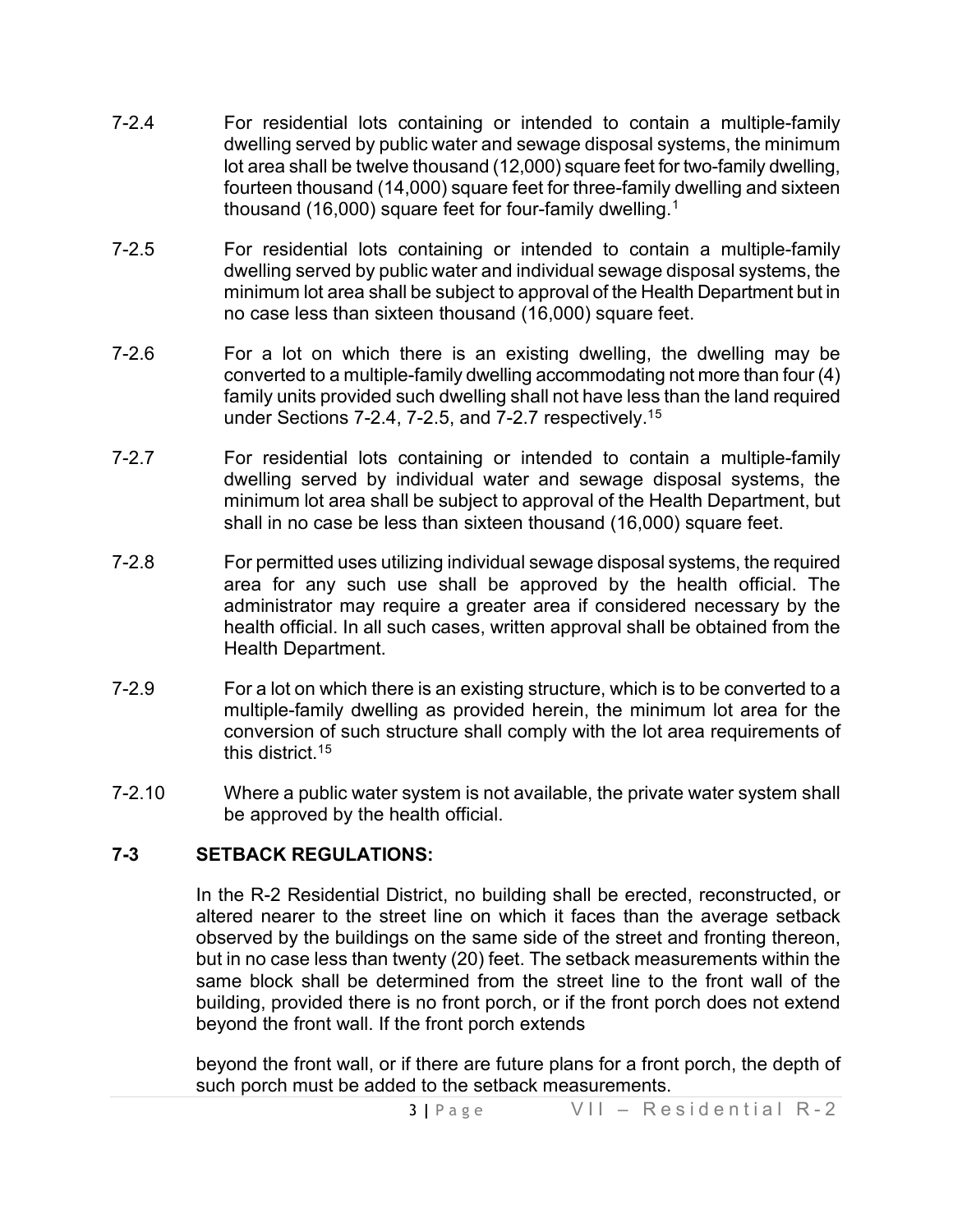- 7-3.1 The side line of a building on a corner lot shall not be a factor in establishing the setback line.
- 7-3.2 Deleted 7-23-79.[7](#page-6-18)
- 7-3.3 Where there is no building on either side of the street within the block, the setback shall not be less than thirty (30) feet provided that on a hillside street if the natural slope of the ground on either side of a street and within a block is such that the average difference in elevation between the sidewalk grade and the lot grade at the setback line provided for herein is greater than five (5) feet, the setback line shall be established at a distance back where such difference in elevation is five (5) feet, provided further that no such line shall be less than fifteen (15) feet from the street line.
- 7-3.4 In no case shall the required setback be more than forty (40) feet.

# **7-4 FRONTAGE REGULATIONS:**

For single-family dwellings, the minimum lot width at the setback line shall be seventy (70) feet, and for each additional dwelling unit there shall be at least ten (10) feet of additional lot width at the setback line. See Section 3-77 for 7-23-79 changes.

# **7-5 YARD REGULATIONS:**

- 7-5.1 **Side:** The minimum side yard for a single-family dwelling shall be fifteen (15) feet and the total width of the two required side yards shall be thirty (30) feet.[102](#page-6-19) For multiple-family units the minimum side yard requirement as stated for a single-family dwelling shall be increased by three (3) feet for each family unit over one. The maximum, in such case, need not exceed thirty (30) feet.
- 7-5.2 **Rear:** Each single-family dwelling shall have a rear yard with a minimum depth of twenty-five (25) feet. For multiple-family units, the minimum depth of the rear yard requirement as stated for a single-family dwelling shall be increased by eight (8) feet for each family over one (1).

# **7-6 HEIGHT REGULATIONS:**

Buildings may be erected up to thirty-five (35) feet in height from grade except that:

- 7-6.1 The height limit for dwellings may be increased up to fifteen (15) feet provided there are two (2) side yards, each of which is fifteen (15) feet.
- 7-6.2 A public or semi-public building, such as a school, church, library, or hospital, may be erected to a height of sixty (60) feet from grade provided that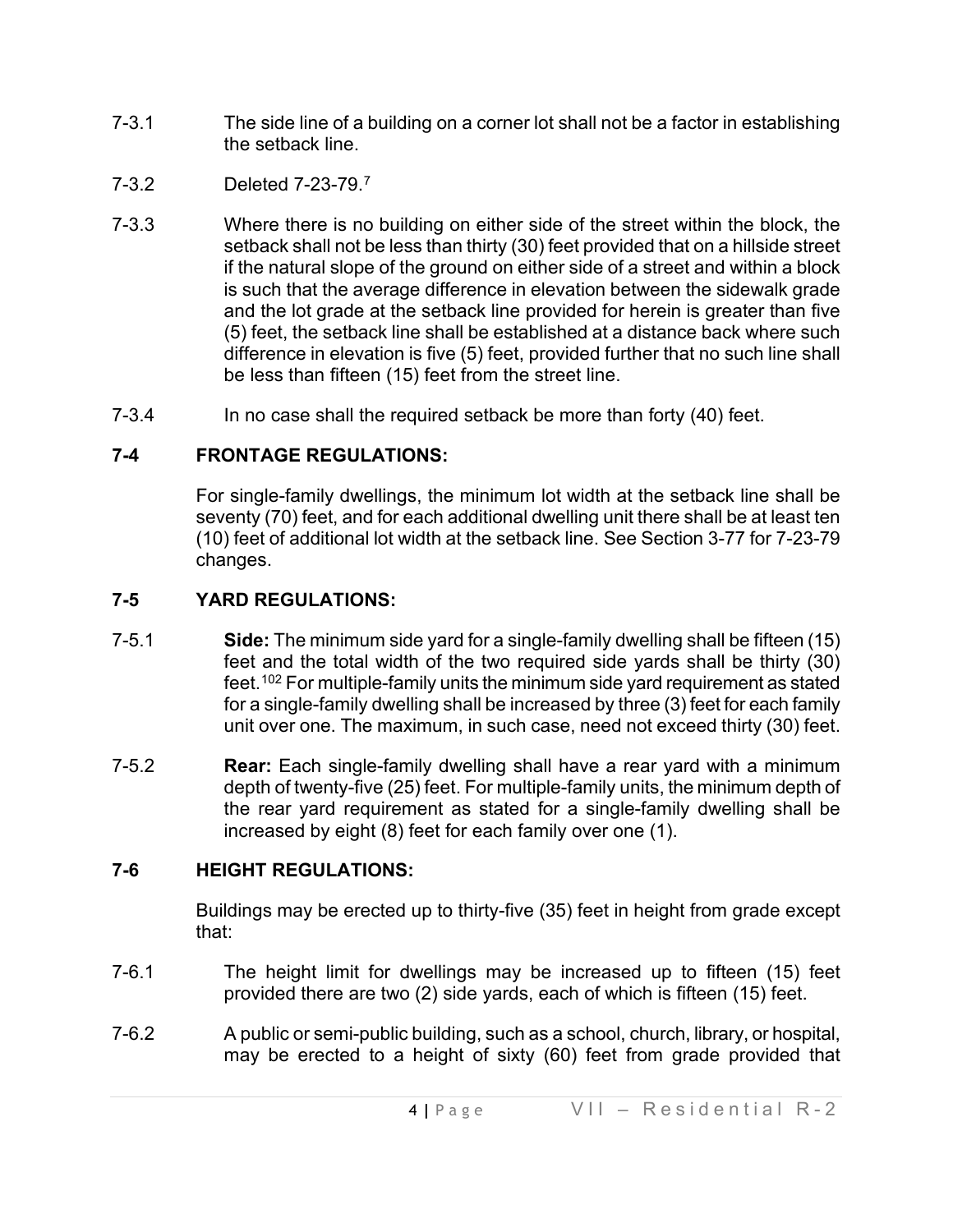required front, side and rear yards shall be increased one (1) foot for each foot in height over thirty-five (35) feet.

- 7-6.3 Church spires, belfries, cupolas, monuments, water towers, chimneys, flues, flag poles, television antennae and radio aerials are exempt. Parapet walls may be up to four (4) feet above the height of the building on which the walls rest. Television and radio aerials shall not be for commercial use and shall be for receiving only, except for amateur or ham radio aerials.<sup>4[9](#page-6-20)</sup>
- 7-6.4 Accessory buildings with an eave height of twelve (12) feet or more shall be located not less than ten (10) feet from any party lot line; accessory buildings with an eave height of eight feet six inches (8'6") but less than twelve (12) feet shall be located not less than five (5) feet from any party lot line; accessory buildings with an eave height of less than eight feet six inches (8'6") shall be located not less than three (3) feet from any party lot line; eave height is measured from the ground to the eave of the roof.<sup>3[2](#page-6-21)</sup>

### **7-7 SPECIAL PROVISIONS FOR CORNER LOTS:**

- 7-7.1 Of the two sides of a corner lot, the front may be deemed to be either of the two sides fronting on streets.<sup>1[5](#page-6-22)</sup>
- 7-7.2 For subdivisions platted after the enactment of this Ordinance, each corner lot shall have a minimum width at the setback line of eighty (80) feet.

## **7-8 SPECIAL PROVISIONS FOR RESIDENCES:**

- 7-8.1 Each residence shall have at least two (2) rooms, one of which shall be a full bath.
- 7-8.2 Each residence shall have a minimum floor area, outside the walls, excluding garages, porches, carports, and terraces, of not less than one thousand one hundred fifty  $(1,150)$  $(1,150)$  $(1,150)$  square feet.<sup>15</sup>
- 7-8.3 Each residence shall occupy a minimum ground area, figured to be outside of the foundation walls, excluding garages, porches, carports, and terraces, of not less than eight hundred fifty (8[5](#page-6-24)0) square feet.<sup>15</sup>
- 7-8.4 Each residence shall be equipped with a central heating system or the equivalent capable of adequately heating all rooms.
- 7-8.5 Each residence shall be connected to the Town sewer system where connection to such is available, and in the absence of availability, to an approved septic tank system.
- 7-8.6 For residences having more than one (1) living unit, the minimum floor area of one thousand (1,000) square feet, as provided for a single-family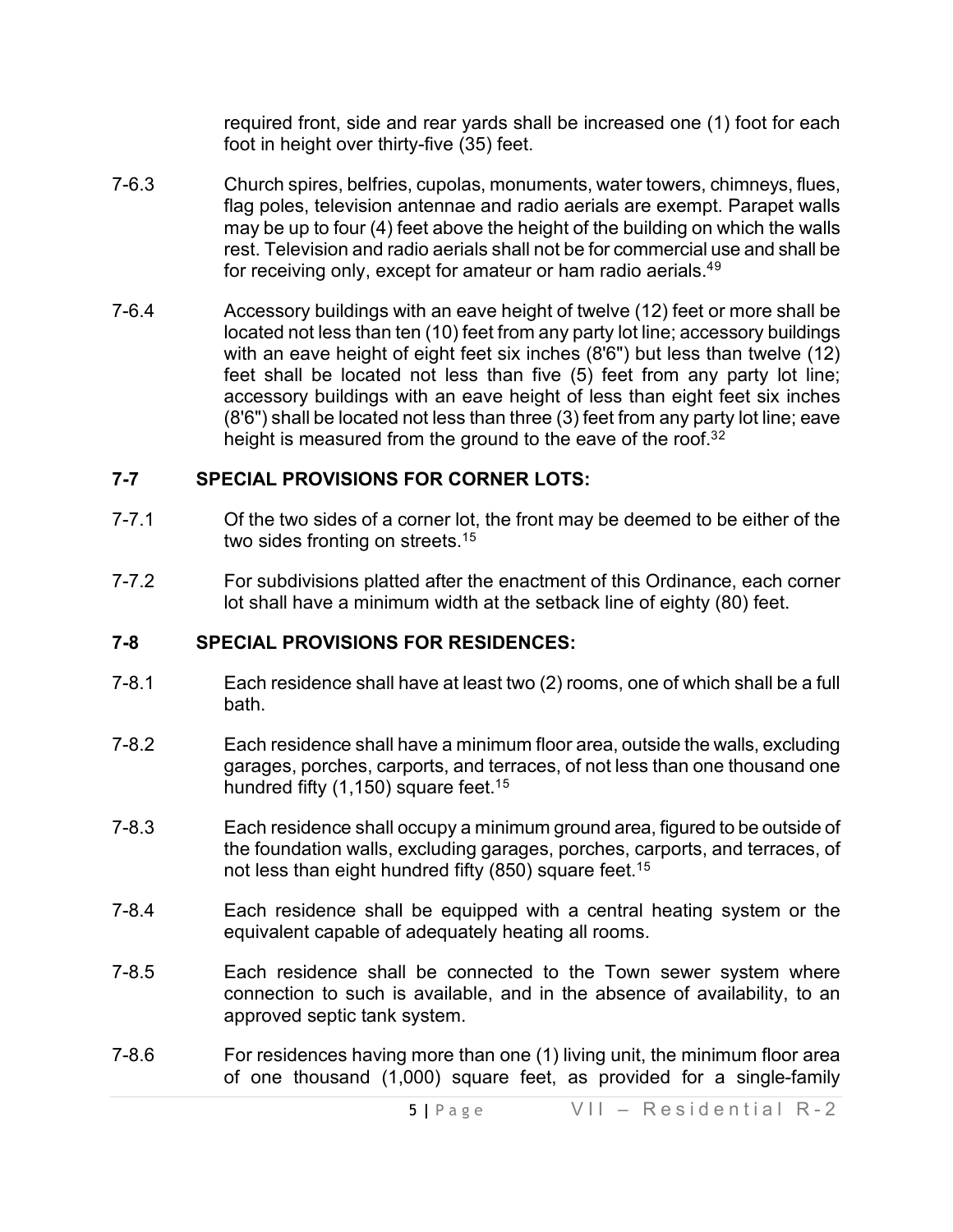residence, shall be increased by a minimum of five hundred (500) square feet for each additional living unit over one (1).

- 7-8.7 For residences having more than one (1) living unit, the minimum ground area of seven hundred (700) square feet, as provided for single-family residence, shall be increased by a minimum of three hundred fifty (350) square feet for each additional living unit over one (1).
- 7-8.8 Swimming pools, both semi-permanent and permanent, shall be constructed only in a rear yard.
- 7-8.9 See Section 16-20 for general fencing and screening regulations.<sup>[105](#page-6-25)</sup>

#### **7-9 SPECIAL PROVISIONS OF ZONING REQUIREMENTS IN OLDER NEIGHBORHOODS:[58](#page-6-26)**

In R-2 Residential Districts, developed lots platted before 1969 and used for single family residences are permitted to have the following:

- 7-9.1 Where the minimum lot width is 70 feet or less, the minimum side yard setback may be 5 feet and the combined width for the two required side yards shall be a minimum of 10 feet, provided that in the opinion of the Zoning Administrator the topography and adjoining lot setback allow adequate space between residences to permit reasonable access to emergency personnel in the event of a fire or other threat to life and property. In no case shall the side yard be decreased from its present width by an addition.
- 7-9.2 Accessory buildings may be permitted in the side yard when an addition to the residence would extend the side yard to include the accessory structure or a portion of the structure in the side yard, provided that the accessory structure is determined by the building official to be in good condition according to the [Virginia Maintenance Code.](https://law.lis.virginia.gov/admincodefull/title13/agency5/chapter63/partIII/) An addition to the residence shall not reduce the rear yard setback to less than 20 feet, and any accessory structures in the newly established rear yard shall not exceed 50% of the rear yard area. Carports or other open structures may be permitted in the side yards when the compliance with the Building Code and the setbacks above may be achieved.